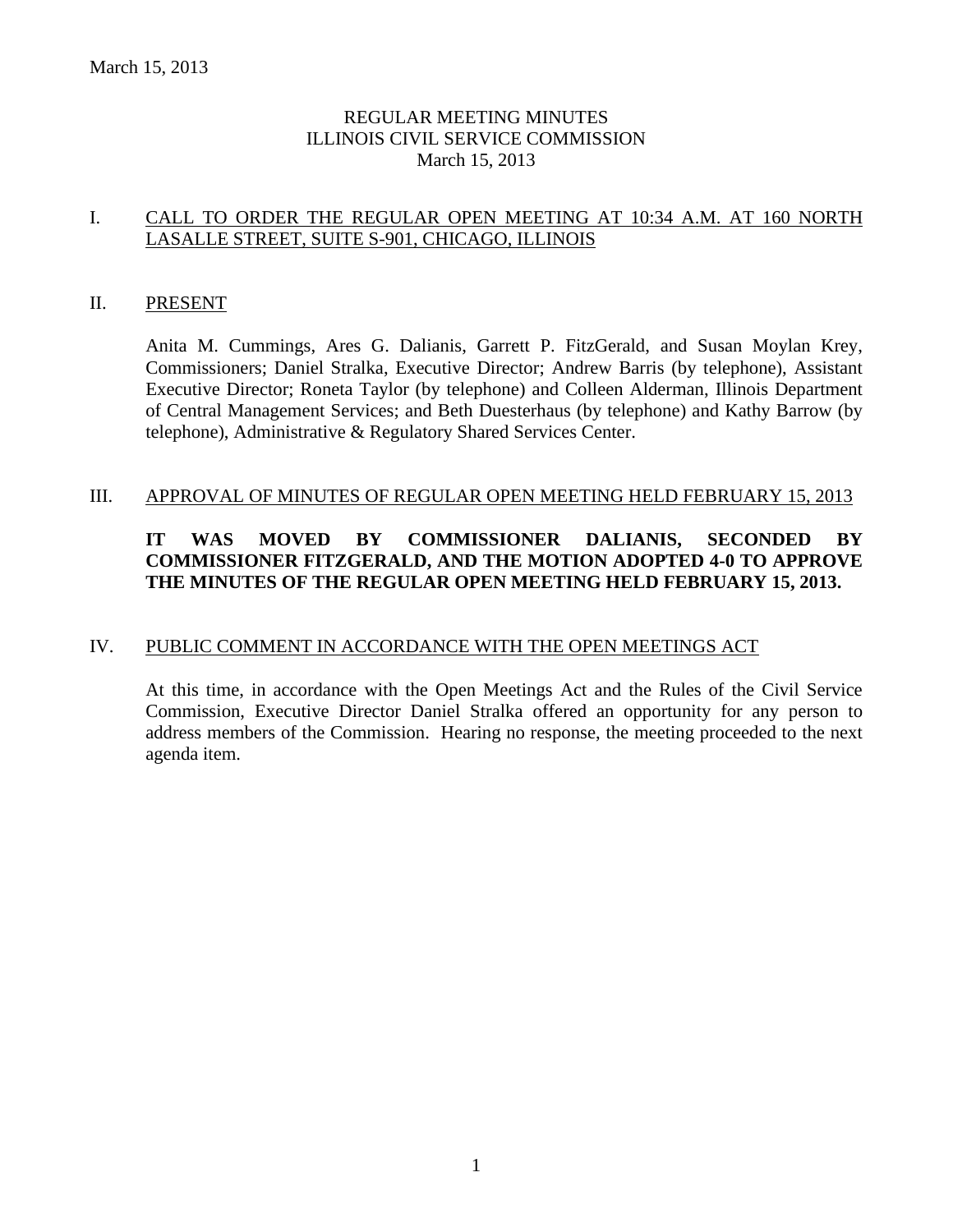#### $V<sub>r</sub>$ EXEMPTIONS UNDER SECTION 4d(3) OF THE PERSONNEL CODE

# A. Report on Exempt Positions from Illinois Dept. of Central Management Services

|        | Total            | Number of Exempt |
|--------|------------------|------------------|
| Agency | <b>Employees</b> | Positions        |
|        |                  |                  |
|        |                  |                  |
|        |                  |                  |
|        |                  |                  |
|        |                  |                  |
|        |                  |                  |
|        |                  |                  |
|        |                  |                  |
|        |                  |                  |
|        |                  |                  |
|        |                  |                  |
|        |                  |                  |
|        |                  |                  |
|        |                  |                  |
|        |                  |                  |
|        |                  |                  |
|        |                  |                  |
|        |                  |                  |
|        |                  |                  |
|        |                  |                  |
|        |                  |                  |
|        |                  |                  |
|        |                  |                  |
|        |                  |                  |
|        |                  |                  |
|        |                  |                  |
|        |                  |                  |
|        |                  |                  |
|        |                  |                  |
|        |                  |                  |
|        |                  |                  |
|        |                  |                  |
|        |                  |                  |
|        |                  |                  |
|        |                  |                  |
|        |                  |                  |
|        |                  |                  |
|        |                  |                  |
|        |                  |                  |
|        |                  |                  |
|        |                  |                  |
|        |                  |                  |
|        |                  |                  |
|        |                  |                  |
|        |                  |                  |
|        |                  |                  |
|        |                  |                  |
|        |                  |                  |
|        |                  |                  |
|        |                  |                  |
|        |                  |                  |
|        |                  |                  |
|        |                  |                  |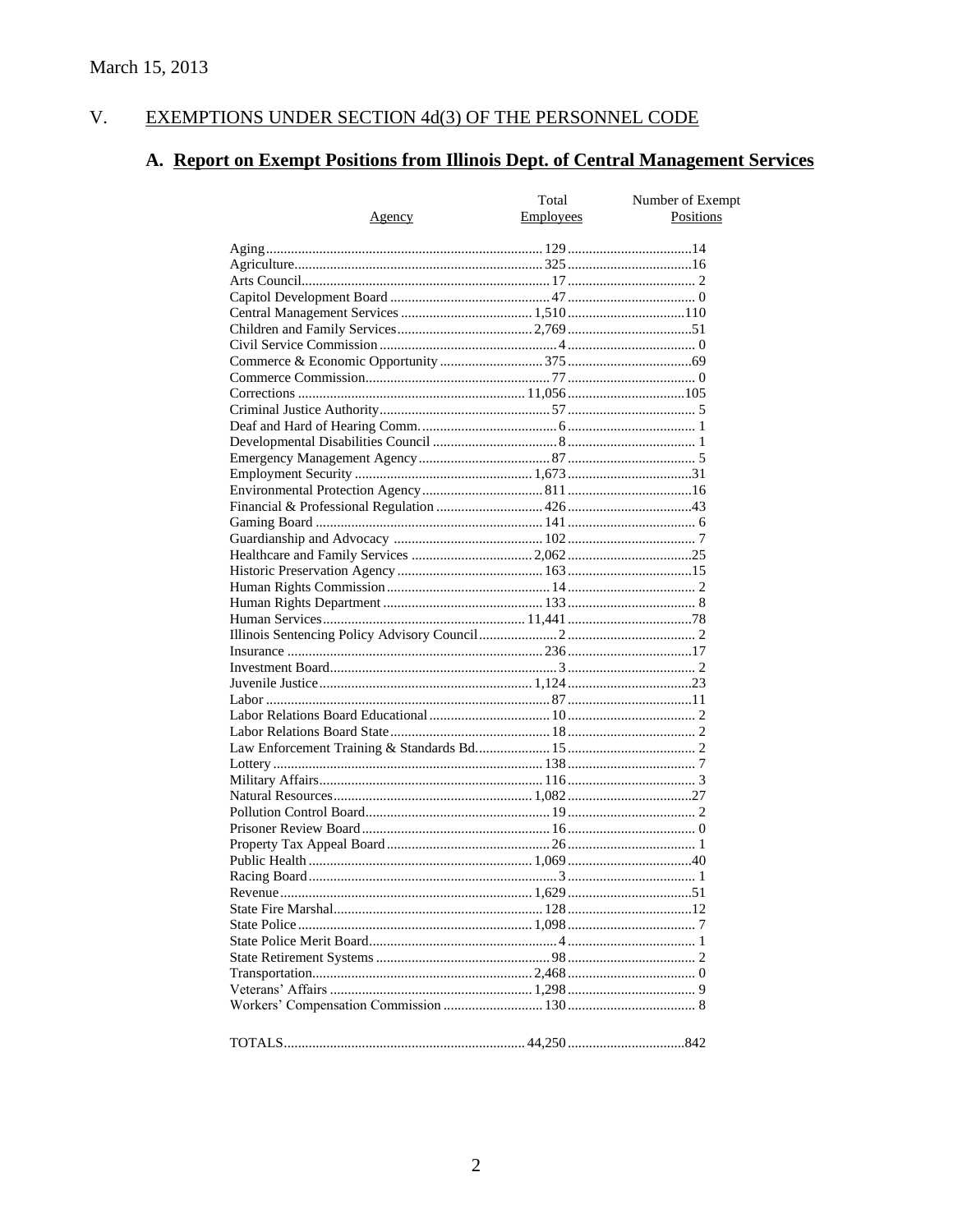### **B. Governing Rule – Section 1.142 Jurisdiction B Exemptions**

- a) The Civil Service Commission shall exercise its judgment when determining whether a position qualifies for exemption from Jurisdiction B under Section 4d(3) of the Personnel Code. The Commission will consider any or all of the following factors inherent in the position and any other factors deemed relevant to the request for exemption:
	- 1) The amount and scope of principal policy making authority;
	- 2) The amount and scope of principal policy administering authority;
	- 3) The amount of independent authority to represent the agency, board or commission to individuals, legislators, organizations or other agencies relative to programmatic responsibilities;
	- 4) The capability to bind the agency, board or commission to a course of action;
	- 5) The nature of the program for which the position has principal policy responsibility;
	- 6) The placement of the position on the organizational chart of the agency, board or commission;
	- 7) The mission, size and geographical scope of the organizational entity or program within the agency, board or commission to which the position is allocated or detailed.
- b) The Commission may, upon its own action after 30 days notice to the Director of Central Management Services or upon the recommendation of the Director of the Department of Central Management Services, rescind the exemption of any position that no longer meets the requirements for exemption set forth in subsection (a). However, rescission of an exemption shall be approved after the Commission has determined that an adequate level of managerial control exists in exempt status that will insure responsive and accountable administrative control of the programs of the agency, board or commission.
- c) For all positions currently exempt by action of the Commission, the Director of Central Management Services shall inform the Commission promptly in writing of all changes in essential functions, reporting structure, working title, work location, position title, position number or specialized knowledge, skills, abilities, licensure or certification.
- d) Prior to granting an exemption from Jurisdiction B under Section 4d(3) of the Personnel Code, the Commission will notify the incumbent of the position, if any, of its proposed action. The incumbent may appear at the Commission meeting at which action is to be taken and present objections to the exemption request.

(Source: Amended at 34 Ill. Reg. 3485, effective March 3, 2010)

\* \* \*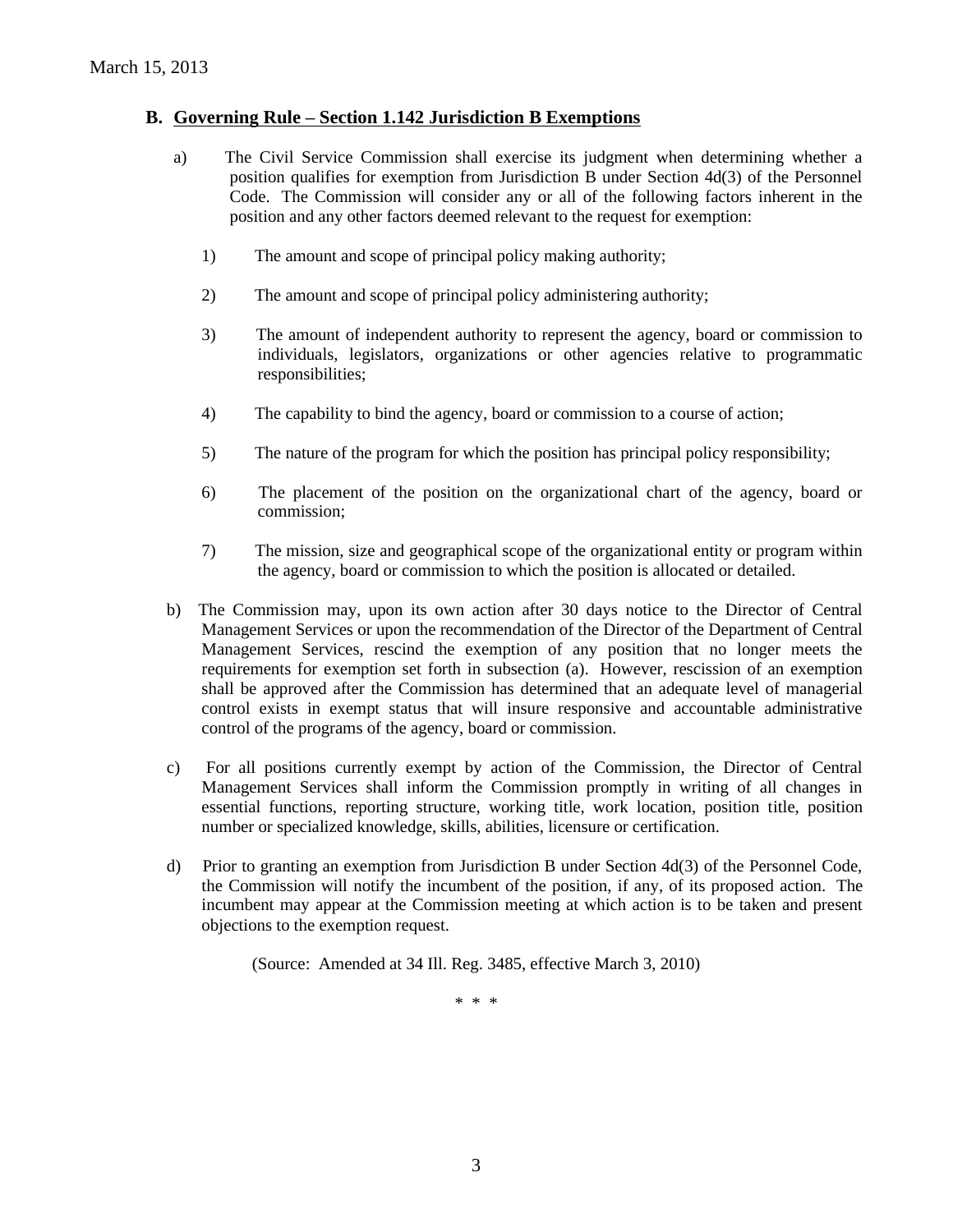# **C. Requests for 4d(3) Exemption**

Executive Director Daniel Stralka reported:

- As to Item C, this request is for the Assistant Deputy Director for Labor Relations at the  $\bullet$ Department of Central Management Services, a position that reports to the Deputy Director of Labor Relations who reports to the Director. This position serves as chief negotiator for all collective bargaining agreements where the workforce is primarily based in Cook and the collar counties, approximately 25 total. It will have the independent authority to enter into binding agreements with these unions. The Commission has historically granted exemption requests for agency positions that have such authority, though it is a little different here since the agency is Central Management Services and it already has such a position with statewide responsibilities – the Deputy Director. Considering the paramount role Central Management Services plays in collective bargaining, Staff believes it to be reasonable for the agency to make such a geographical division of responsibilities with the assurance that this position maintains the aforementioned independent authority. For these reasons, Staff recommended approval of this request. Commissioner FitzGerald asked for confirmation that the position is not in a collective bargaining unit due to the nature of its responsibilities. Colleen Alderman, Central Management Services, confirmed that.
- As to Item D, this request is for the Executive Director of the Illinois Torture Inquiry and  $\bullet$ Relief Commission (ITIRC), a position that reports to the Chairman. This position was previously exempted back in November 2010. However, the ITIRC did not receive funding for FY13 so the position was abolished on July 1, 2012. The ITIRC has subsequently received a grant to recommence operations through December 31, 2013. This position was subsequently reestablished and the agency is seeking to reinstate the exemption. Since there has not been any substantive change to its duties, Staff recommended approval of this request but only through December 31, 2013. Commissioner Dalianis inquired if the position was vacant. Roneta Taylor, Central Management Services-Technical Services, indicated it was. Commissioner Krey inquired if the grant was already in place. Roneta Taylor stated it was. Commissioner Dalianis then inquired as to the work of the ITIRC. As no agency representative was present, Executive Director Stralka provided a brief explanation as to the work of the ITIRC and how it lost its funding for FY13. Commissioner FitzGerald expressed agreement with the need to investigate claims related to its subject matter.

# **IT WAS MOVED BY COMMISSIONER DALIANIS, SECONDED BY COMMISSIONER KREY, AND THE MOTION ADOPTED 4-0 TO GRANT THE REQUEST FOR 4D(3) EXEMPTION FOR THE FOLLOWING POSITION:**

**C: Assistant Deputy Director of Labor Relations (Central Management Services)**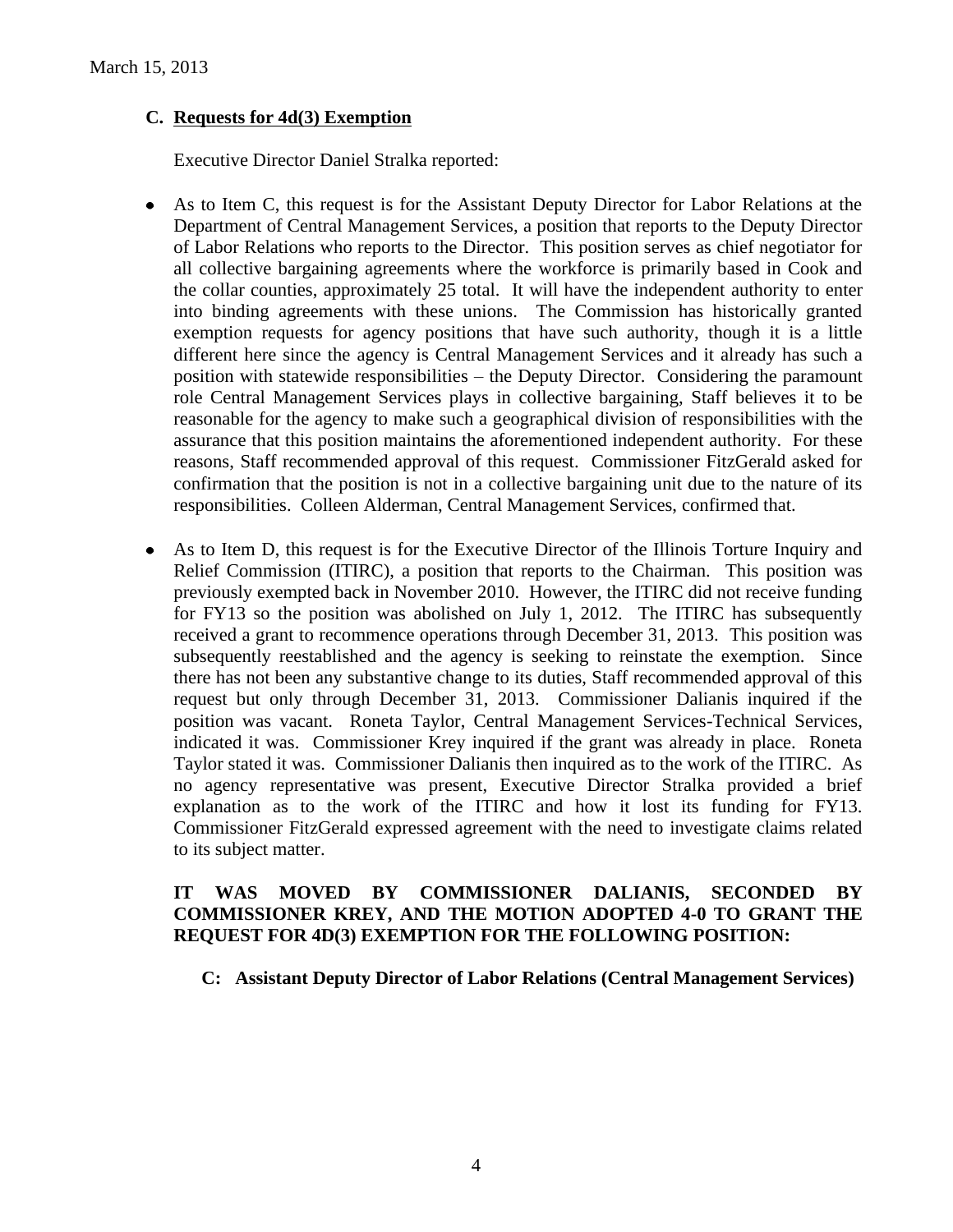# **IT WAS MOVED BY COMMISSIONER KREY, SECONDED BY COMMISSIONER DALIANIS, AND THE MOTION ADOPTED 4-0 TO GRANT THE REQUEST FOR 4D(3) EXEMPTION FOR THE FOLLOWING POSITION THROUGH DECEMBER 31, 2013:**

## **D: Executive Director (Illinois Torture and Relief Commission)**

**The following 4d(3) exemption request was granted on March 15, 2013:**

#### **C. Illinois Department of Central Management Services**

| <b>Position Number</b>  | 40070-37-00-100-10-01                                          |
|-------------------------|----------------------------------------------------------------|
| <b>Position Title</b>   | Senior Public Service Administrator                            |
| Bureau/Division         | <b>Labor Relations</b>                                         |
| <b>Functional Title</b> | <b>Assistant Deputy Director of Labor Relations</b>            |
| Incumbent               | Vacant                                                         |
| Supervisor              | Deputy Director of Labor Relations who reports to the Director |
| Location                | <b>Cook County</b>                                             |

# **The following 4d(3) exemption request was granted through December 31, 2013 on March 15, 2013:**

#### **D. Illinois Torture and Relief Commission**

| <b>Position Number</b>  | 40070-50-02-000-00-01                                  |
|-------------------------|--------------------------------------------------------|
| <b>Position Title</b>   | Senior Public Service Administrator                    |
| Bureau/Division         | Director's office                                      |
| <b>Functional Title</b> | <b>Executive Director</b>                              |
| Incumbent               | Vacant                                                 |
| Supervisor              | Chairman of the Illinois Torture and Relief Commission |
| Location                | <b>Cook County</b>                                     |

# VI. CLASS SPECIFICATIONS

 $\bullet$ None submitted.

**IT WAS MOVED BY COMMISSIONER DALIANIS, SECONDED BY COMMISSIONER CUMMINGS, AND THE MOTION ADOPTED 4-0 TO DISAPPROVE ANY CLASS SPECIFICATIONS RECEIVED BY THE COMMISSION NOT CONTAINED IN THIS REPORT TO ALLOW ADEQUATE STUDY.**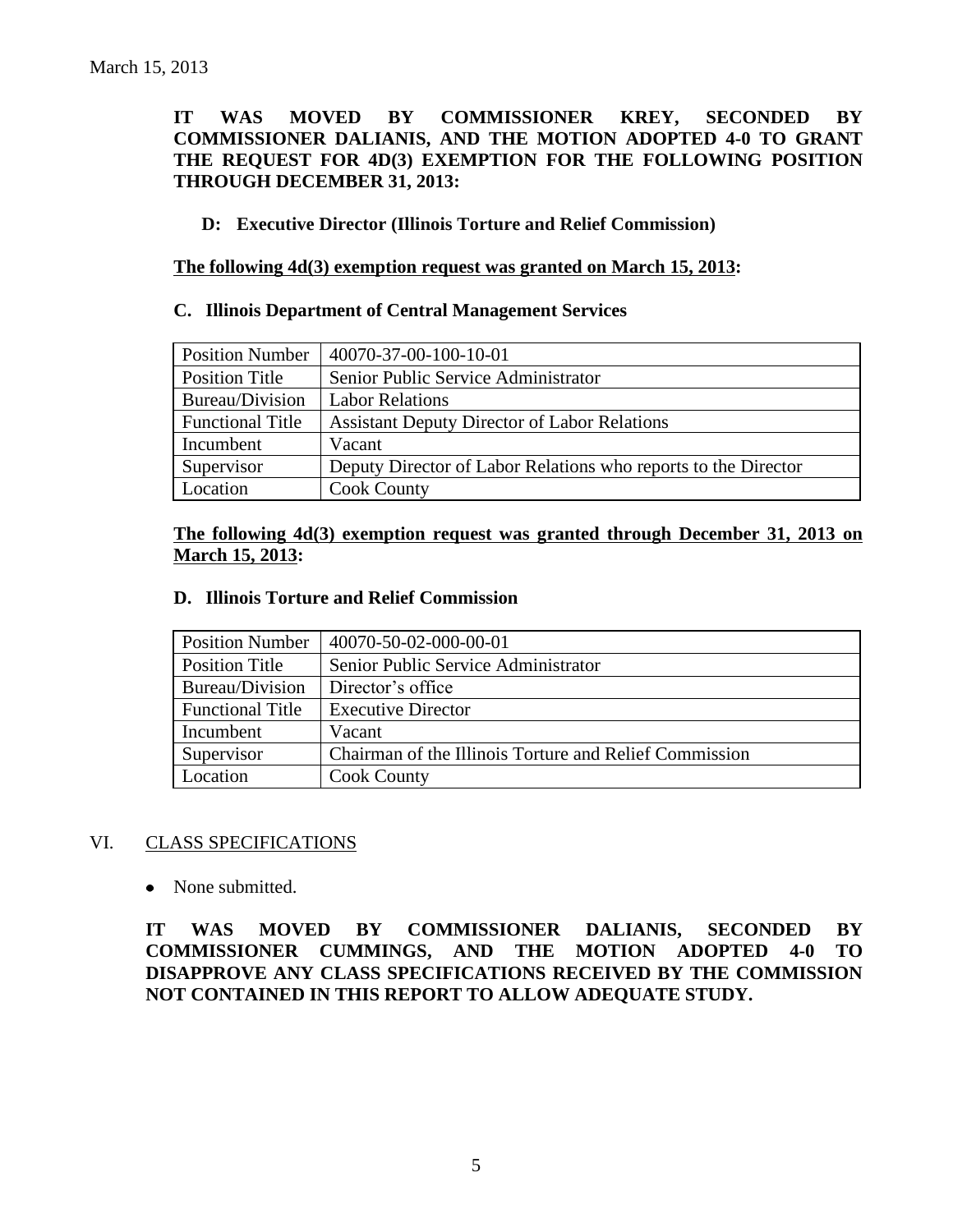# VII. MOTION TO CLOSE A PORTION OF THE MEETING

**IT WAS MOVED BY COMMISSIONER DALIANIS, SECONDED BY COMMISSIONER CUMMINGS, AND BY ROLL CALL VOTE THE MOTION ADOPTED 4-0 TO CLOSE A PORTION OF THE MEETING PURSUANT TO SUBSECTIONS 2(c)(1), 2(c)(4), 2(c)(5), AND 2(c)(11) OF THE OPEN MEETINGS ACT.**

| <b>CUMMINGS</b>       | YES | <b>DALIANIS</b> | YES |
|-----------------------|-----|-----------------|-----|
| <b>FITZGERALD YES</b> |     | <b>KREY</b>     | YES |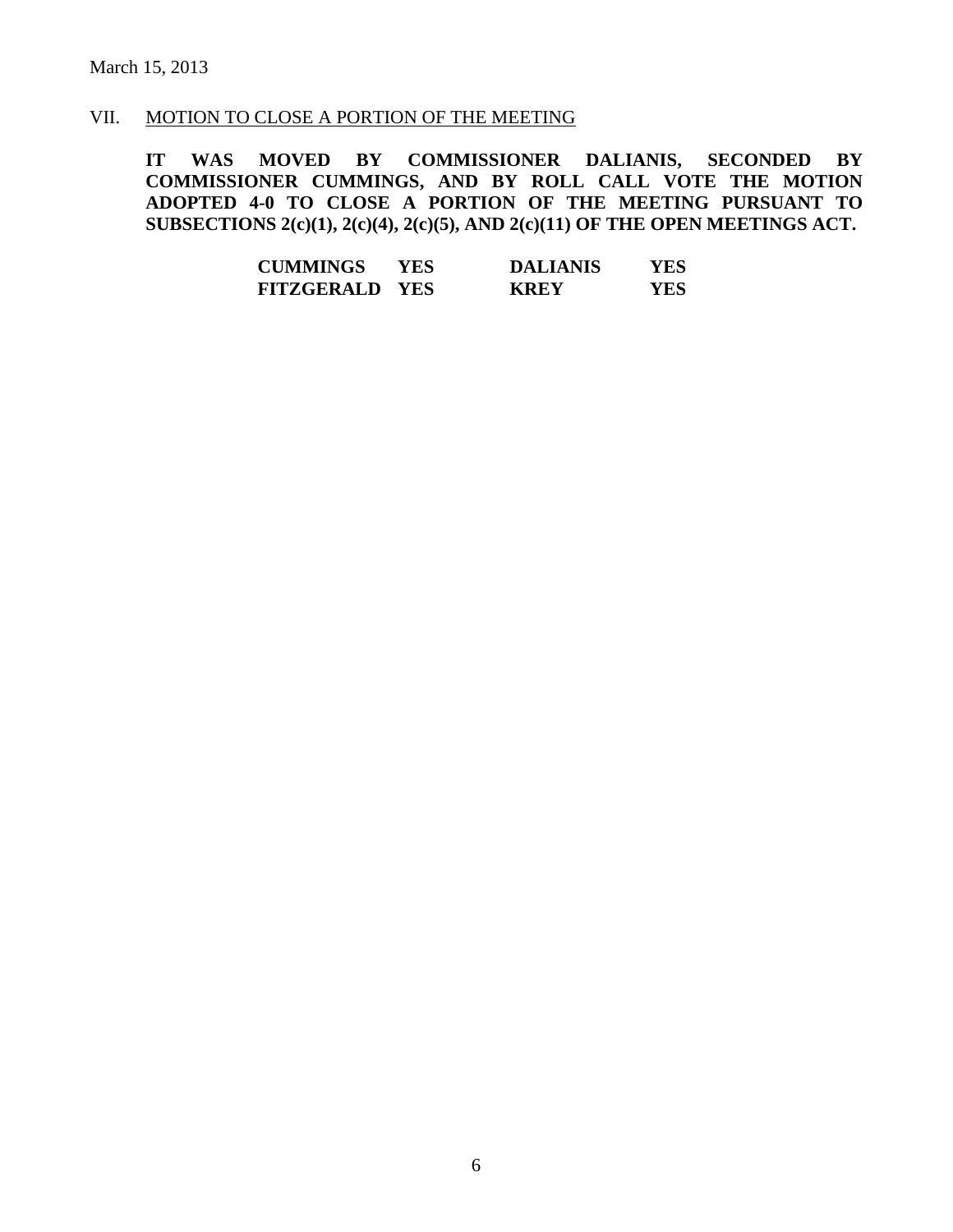#### VIII. RECONVENE THE OPEN MEETING

Upon due and proper notice the regular open meeting of the Illinois Civil Service Commission was reconvened at 160 North LaSalle Street, Suite S-901, Chicago, Illinois at 10:50 a.m.

#### **PRESENT**

Anita M. Cummings, Ares G. Dalianis, Garrett P. FitzGerald, and Susan Moylan Krey, Commissioners; Daniel Stralka, Executive Director; and Andrew Barris, Assistant Executive Director (by telephone).

#### IX. NON-MERIT APPOINTMENT REPORT

The Personnel Code permits non-merit appointments for a limited period of time, i.e., emergency appointments shall not exceed 60 days and shall not be renewed, and positions shall not be filled on a temporary or provisional basis for more than six months out of any twelve-month period. Consecutive non-merit appointments are not violative of the Code; however, they do present a possible evasion of merit principles and should be monitored. Set forth below is the number of consecutive non-merit appointments made by each department. These statistics are from the Illinois Department of Central Management Services' Consecutive Non-Merit Report.

| Agency                                | 1/31/13 | 2/28/13      | 2/29/12 |
|---------------------------------------|---------|--------------|---------|
| <b>Central Management Services</b>    | 0       | $\bf{0}$     |         |
| <b>Children and Family Services</b>   | 3       | 3            |         |
| Corrections                           |         |              |         |
| <b>Employment Security</b>            |         |              |         |
| <b>Healthcare and Family Services</b> |         | $\mathbf{2}$ |         |
| <b>Historic Preservation Agency</b>   |         | 0            |         |
| <b>Human Services</b>                 |         | 0            |         |
| Insurance                             |         |              |         |
| <b>Natural Resources</b>              |         |              | 15      |
| <b>Public Health</b>                  |         |              |         |
| Revenue                               | 5       |              |         |
| <b>State Fire Marshal</b>             |         | 0            |         |
| <b>State Police Merit Board</b>       |         | 0            |         |
| <b>State Retirement Systems</b>       |         |              |         |
| Transportation                        |         |              |         |
| Veterans' Affairs                     |         |              |         |
| Totals                                | 24      | 27           | 29      |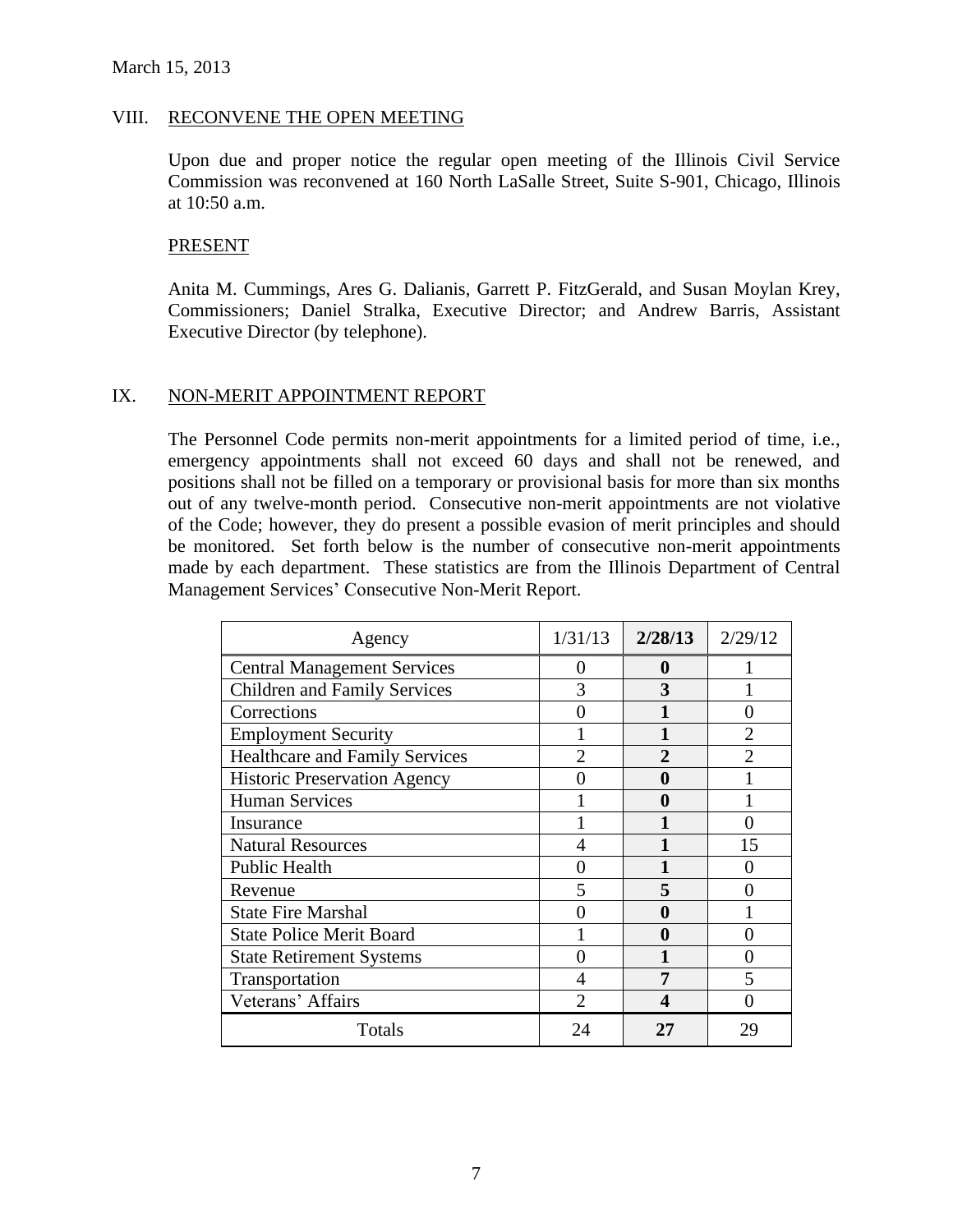# X. INTERLOCUTORY APPEAL

#### **DA-21-13**

| Employee | <b>Christian Stevens</b>                   | <b>Appeal Date</b>   | 12/12/12             |
|----------|--------------------------------------------|----------------------|----------------------|
| Agency   | Corrections                                | <b>Decision Date</b> | 02/19/13             |
| Type     | Discharge                                  | ALJ                  | <b>Andrew Barris</b> |
| Issue(s) | Failed to respond to Motion to             | Proposal for         | Dismiss the appeal   |
|          | Dismiss; failed to participate in Decision |                      | for default.         |
|          | telephone status conference                |                      |                      |

**IT WAS MOVED BY COMMISSIONER KREY, SECONDED BY COMMISSIONER DALIANIS, AND BY ROLL CALL VOTE OF 4-0 THE MOTION ADOPTED TO AFFIRM AND ADOPT THE ADMINISTRATIVE LAW JUDGE'S PROPOSAL FOR DECISION THAT THE FAILURE TO RESPOND TO THE MOTION TO DISMISS AND FAILURE TO PARTICIPATE IN THE TELEPHONE STATUS CONFERENCE RESULTED IN DISMISSAL OF HIS APPEAL FOR DEFAULT.**

| <b>CUMMINGS</b>       | YES. | <b>DALIANIS</b> | YES |
|-----------------------|------|-----------------|-----|
| <b>FITZGERALD YES</b> |      | <b>KREY</b>     | YES |

#### XI. PUBLICLY ANNOUNCED DECISIONS RESULTING FROM APPEALS

#### **DA-4-13**

| Employee              | Shelebua Binion       | Appeal Date                               | 08/08/12 |
|-----------------------|-----------------------|-------------------------------------------|----------|
| Agency                | <b>Human Services</b> | Decision Date                             | 02/27/13 |
| Appeal Type Discharge |                       | Proposal for Decision   Discharge upheld. |          |
| <b>ALJ</b>            | Daniel Stralka        |                                           |          |

**IT WAS MOVED BY COMMISSIONER DALIANIS, SECONDED BY COMMISSIONER CUMMINGS, AND BY ROLL CALL VOTE OF 4-0 THE MOTION ADOPTED TO AFFIRM AND ADOPT THE ADMINISTRATIVE LAW JUDGE'S PROPOSAL FOR DECISION TO UPHOLD THE DISCHARGE FOR THE REASONS SET FORTH IN THE PROPOSAL FOR DECISION DATED FEBRUARY 27, 2013.**

| <b>CUMMINGS</b>       | YES | <b>DALIANIS</b> | YES |
|-----------------------|-----|-----------------|-----|
| <b>FITZGERALD YES</b> |     | <b>KREY</b>     | YES |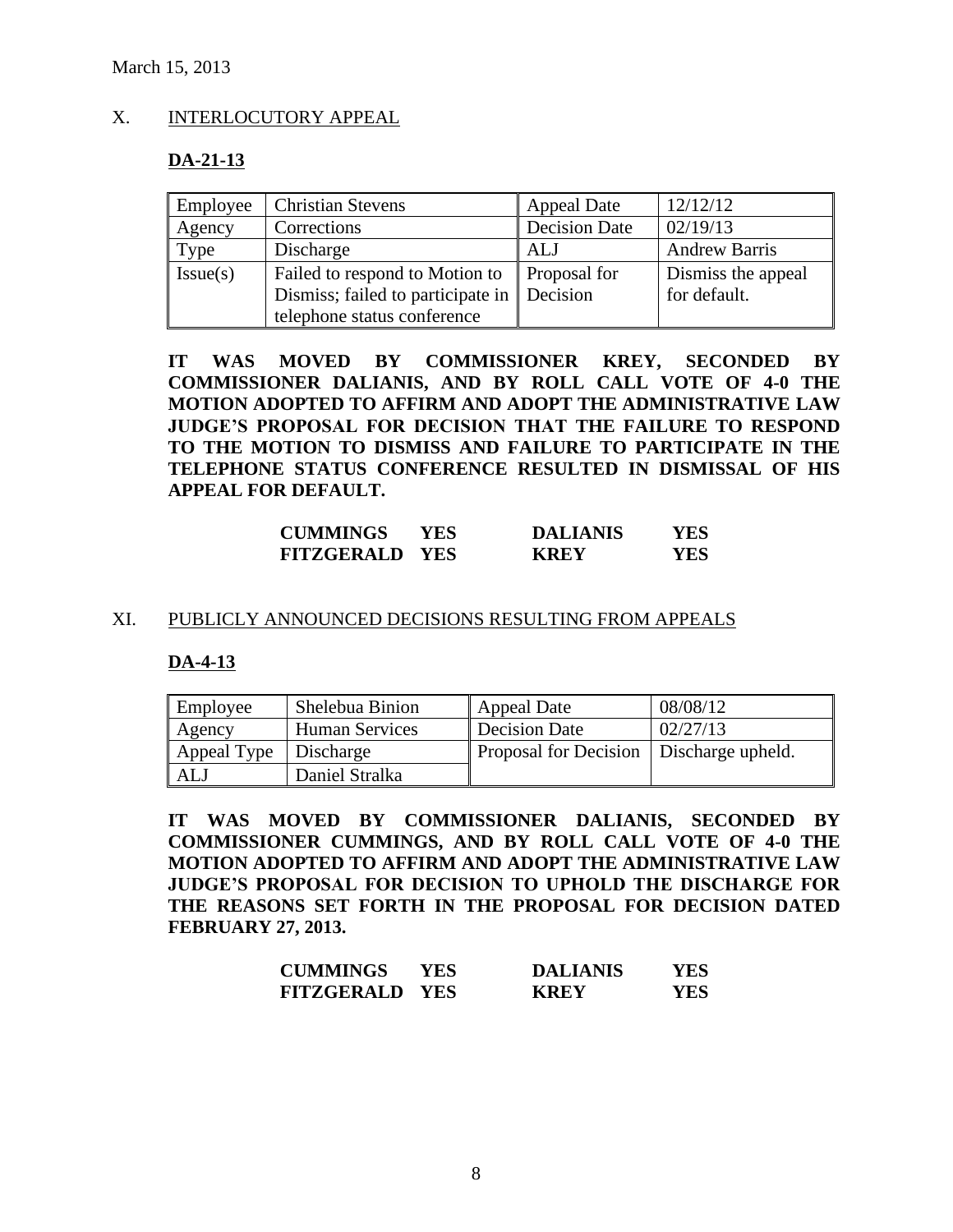# **DA-18-13**

| Employee                | Lakenya Harris | Appeal Date                               | 11/20/12 |
|-------------------------|----------------|-------------------------------------------|----------|
| Agency                  | Human Services | Decision Date                             | 03/01/13 |
| Appeal Type   Discharge |                | Proposal for Decision   Discharge upheld. |          |
| ALJ                     | Daniel Stralka |                                           |          |

**IT WAS MOVED BY COMMISSIONER CUMMINGS, SECONDED BY COMMISSIONER DALIANIS, AND BY ROLL CALL VOTE OF 4-0 THE MOTION ADOPTED TO AFFIRM AND ADOPT THE ADMINISTRATIVE LAW JUDGE'S PROPOSAL FOR DECISION TO UPHOLD THE DISCHARGE FOR THE REASONS SET FORTH IN THE PROPOSAL FOR DECISION DATED MARCH 1, 2013.**

| <b>CUMMINGS</b>       | YES. | <b>DALIANIS</b> | YES |
|-----------------------|------|-----------------|-----|
| <b>FITZGERALD YES</b> |      | <b>KREY</b>     | YES |

#### XII. RECOGNITION OF CHAIRMAN KOLKER'S NINE YEARS OF SERVICE

**ON MOTION OF COMMISSIONER DALIANIS, SECONDED BY COMMISSIONER CUMMINGS (WHICH WAS JOINED IN BY COMMISSIONERS FITZGERALD AND KREY), A RESOLUTION WAS MADE AND UNANIMOUSLY PASSED TO RECOGNIZE CHRISTOPHER KOLKER'S NINE YEARS OF SERVICE TO THE CIVIL SERVICE COMMISSION AS CHAIRMAN. A SUITABLE COPY OF THIS RESOLUTION OF APPRECIATION IS TO BE SIGNED BY ALL COMMISSIONERS, FRAMED, AND PRESENTED TO CHAIRMAN KOLKER.**

XIII. STAFF REPORT

Executive Director Daniel Stralka reported:

- The move of the Springfield office has likely been put on hold for fiscal year 2013 as Illinois Department of Central Management Services is recommitting the resources for the build out to a higher priority need related to the concealed carry issue. The current status is that the move has been postponed to fiscal year 2014.
- The Commission submitted its budget request for fiscal year 2014. It is equal to the  $\bullet$ Commission's fiscal year 2013 adjusted appropriation with the exception of a two per cent salary increase that the Governor's Office of Management and Budget added prior to submission. The Commission's House appropriation hearing is set for the coming Wednesday.